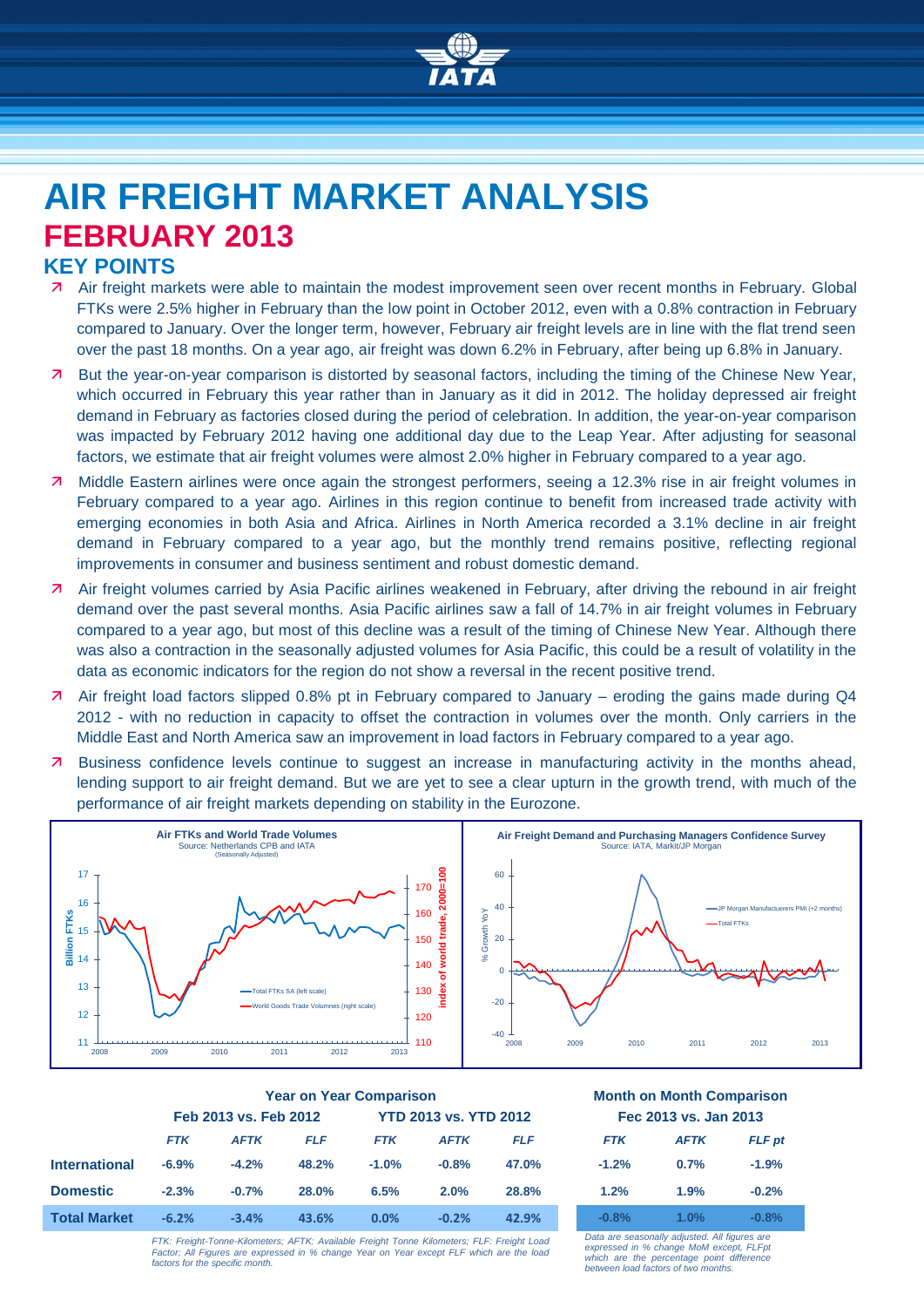

- **7** Global air freight markets managed to maintain the improved levels of demand seen over recent months in February. Seasonally adjusted global FTKs are 2.5% higher than the low point in October 2012, despite a 0.8% contraction in February compared to January. Over the longer term, however, February air freight levels are in line with the flat trend seen over the past 18 months. The size of global air freight market in February is only slightly above the average of the past year and a half.
- **7** Global air freight markets saw an increase in demand over recent months from improving consumer and business confidence in some major economies, and those positive developments remain largely intact. The JP Morgan/Markit measure of confidence in the manufacturing industry (shown in the second chart on the previous page) declined slightly in February. However, most of that comes from weaker readings in China, where the timing of the Chinese New Year negatively affected manufacturing activity that month. Importantly, the Chinese economy is still on the path to recovery and the country's business confidence levels have now had 4 consecutive readings above the critical 50 line (in expansion territory), supported by increasing employment and trade activity.
- **7** Growth in China combined with positive momentum in Asian trade and industrial production suggests that the decline in Asia Pacific air freight demand is mostly the result of the timing of the Chinese New Year as well as volatility in the data. Asia Pacific airlines saw a fall of 14.7% in air freight volumes in February compared to a year ago, but a large part of that decline is because of decreased business activity during the holiday period. And although there was also a contraction in the seasonally adjusted volumes for Asia Pacific, this could be a result of volatility in the data as the economic indicators discussed above do not support a reversal in the recent positive trend.
- **7** Middle Eastern airlines continue to record the fastest growth rates, with an increase of 12.3% in February on a year ago. Airlines in this region continue to benefit from increased trade activity with emerging economies in both Asia and Africa, being ideally positioned to provide air freight services to both continents. The monthly growth trend was also strong in February, with airlines in the region seeing a 0.8% rise in air freight volumes compared to January.
- Airlines in Latin America and Africa also saw a rise in air freight demand in February compared to a year ago, 2.9% and 2.0% respectively. Strong economic growth in several Africa economies is driving solid growth in imports, which is helping support demand for air freight services. In Latin America, better economic performance of its trade partners – including the US and China – has helped airlines in this region benefit from export activity. There were also some seasonal impacts on air freight markets in Latin America in February. Carnival in Brazil would have had some negative impact on air freight activity in February, while flower exporters Colombia and Ecuador would have seen a significant increase in air transport demand to meet worldwide orders for Valentine's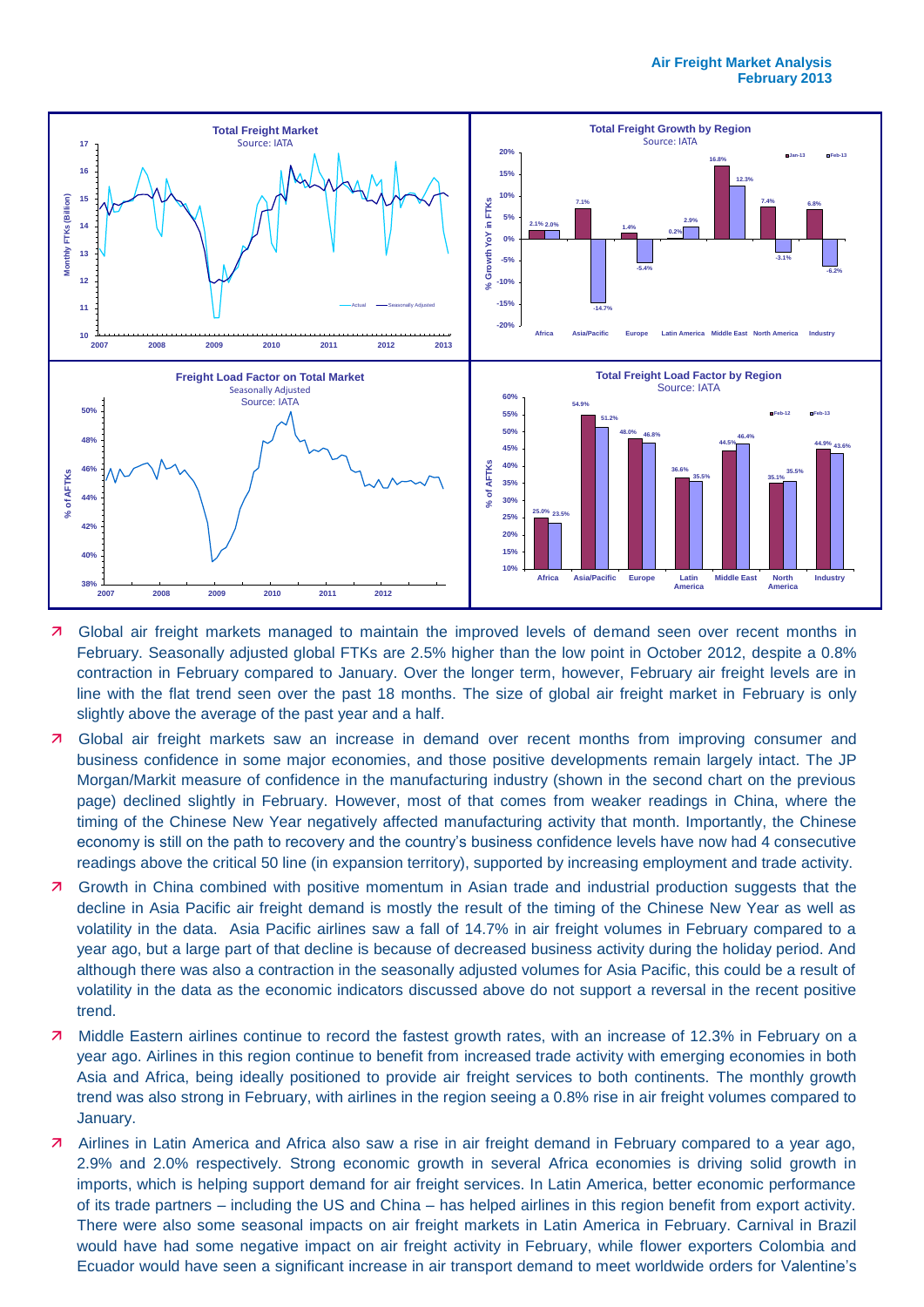day mid-month. After adjusting for seasonal factors, carriers in the region saw a slight decline (0.2%) on international freight markets in February compared to January.

- Airlines in North America recorded a 3.1% decline in air freight demand in February compared to a year ago, but the monthly trend remains positive, reflecting regional improvements consumer and business sentiment. Major cargo carriers in the region continue to suffer from weakness on international markets linked to Europe, but robust domestic demand is helping support a positive growth trend overall.
- Growth in air freight volumes during the end of 2012 helped load factors rebound from lows seen earlier in the year. In February, however, air freight load factors slipped below 49% once again, eroding the improvement seen over recent months. The contraction in volumes in February compared to January was exacerbated by an increase in capacity; causing load factors to slip 0.8% pt. Only carriers in the Middle East and North America saw an improvement in load factors in February compared to a year ago. While over the month, only Latin America airlines saw a rise in load factors in February compared to January. Middle Eastern and North American airlines saw no change in load factors in February compared to January.



- Business confidence levels continue to suggest an increase in manufacturing activity in the months ahead, lending support to air freight demand. However, in 2011 and 2012 similar periods of improved business conditions were reversed, as can be seen in the first chart above. On both occasions, it was intensifying problems in the Eurozone that caused the falls in business confidence, represented by changes in the Spanish bond spread in the second chart above.
- **7** The coming months will reveal whether the positive developments in business conditions and air freight demand will continue. Much depends on the stability of the Eurozone, as any downside risks to the current improved growth outlook will likely come from this region.